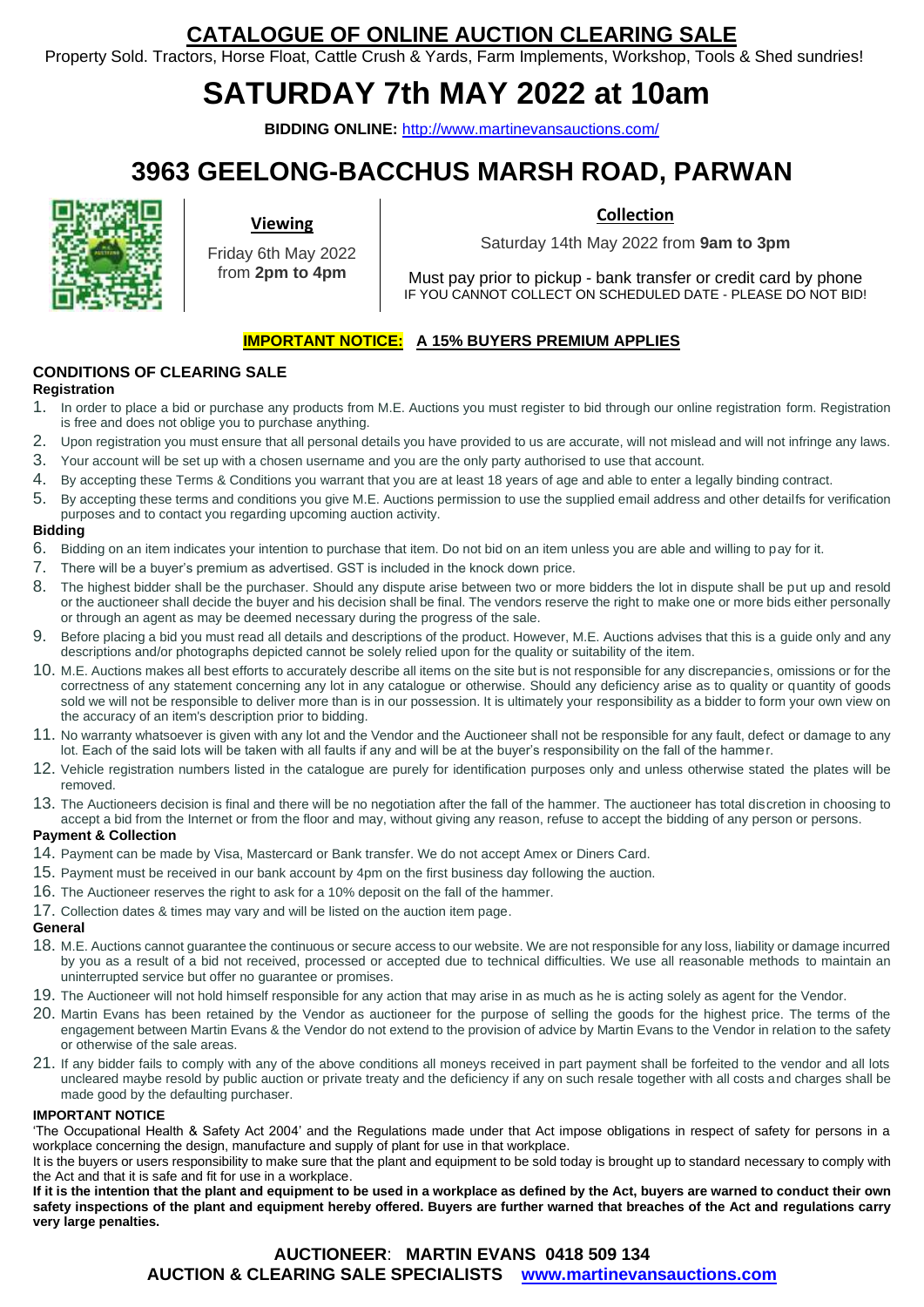## **Catalogue**

## **Online Clearing Sale SUNDAY 7th MAY 2022**

| Lot          |                                            | Lot |                                              |
|--------------|--------------------------------------------|-----|----------------------------------------------|
| $\mathbf{1}$ | 2 X VERANDAH GARDEN CHAIRS AND COFFEE      | 34  | <b>GREEN TOOL CADDY WITH SOME TOOLS</b>      |
|              | <b>TABLE</b>                               | 35  | SOCKET SET - MAYBE INCOMPLETE                |
| 2            | <b>CROW BAR</b>                            | 36  | 2 DOOR 4 DRAWER BUFFET UNIT                  |
| 3            | <b>LADDER</b>                              | 37  | OZITO HEAT GUN AND GARDENLINE SHARPENER      |
| 4            | FULL ROLL OF BROWN BLOCKOUT MATERIAL       | 38  | SMALL TACKLE BOX AND 2 X ROLLS OF PINK       |
| 5            | <b>EXT LADDER</b>                          |     | <b>STRING</b>                                |
| 6            | 3 X LEVELS                                 | 39  | <b>QUELL FIRE EXTINGUISHER</b>               |
| 7            | KIDS ZIPLINE AND REVERSE STOP BAR          | 40  | 40 PIECE COMBINATIN TAP & DIE SET - MAYBE    |
| 8            | 501A ROTARY DRUM PUMP                      |     | <b>INCOMPLETE</b>                            |
| 9            | OTY OF GARDEN SECATUERS AND OTHER          | 41  | <b>2TON GORILLA CHAIN BLOCK</b>              |
| 10           | QTY OF SAWS AND HACK SAWS                  | 42  | QTY OF RINGS, WELSH PLUGS, WOODRUFF KEYS     |
| 11           | <b>QTY OF SAW HORSES</b>                   |     | <b>AND WASHERS</b>                           |
| 12           | <b>GIRLS SINGLE BRASS BED</b>              | 43  | 3 X FULL BOXES OF WOOD FLOORING AND          |
| 13           | CHILDS INFA SECURE CAR SEAT, SHERRIN FOOTY |     | <b>OFFCUTS</b>                               |
|              | AND QTY OF BACKPACKS                       | 44  | TALON TOUGH TOOL SUPER START CHAINSAW        |
| 14           | <b>KYM THOMPSON SURFBOARD</b>              | 45  | SOLO 475 BACKPACK SPRAYER                    |
| 15           | <b>SP WATER PUMP</b>                       | 46  | QTY OF INTERIOR & EXTERIOR PAINT, HERBICIDE, |
| 16           | WHITE WOODEN FRAMED MIRROR                 |     | GREASE, WALL TILE ADHESIVE ETC.              |
| 17           | QTY OF SLOGGING HAMMER, PICK AND SHOVEL    | 47  | 2 X WHITE CHAIRS AND 2 X WHITE PLASTIC       |
| 18           | CHIMNEY CLEANER AND PAINT EXT POLES        |     | <b>DINING ROOM CHAIRS</b>                    |
| 19           | QTY OF 2 X SHOVELS AND FORKS               | 48  | <b>QTY OF BOWLING BALLS</b>                  |
| 20           | 2 X OIL HEATERS                            | 49  | <b>SET OF WIRE TENSIONERS</b>                |
| 21           | 2 X RED CHAIRS AND RED FOOT STOOL          | 50  | MILLERS FALL GASOLINE GENERATOR 95W. NEW     |
| 22           | <b>WHEELCHAIR</b>                          |     | IN BOX.                                      |
| 23           | SMALL BAR FRIDGE. IN WORKING ORDER         | 51  | HALF FULL 5KG BUCKET OF RABBIT BAIT AND      |
|              | (CONTENTS NOT INCLUDED)                    |     | SPOT ON CATTLE INSECTICIDE AND PAIR OF EAR   |
| 24           | YAMAHA SURROUND SOUND UNIT WITH            |     | <b>MARKERS</b>                               |
|              | <b>SUBWOOFER</b>                           | 52  | SPEED MASTER 800 STANDARD PIPES              |
| 25           | BAG OF HEAT BEADS, 18W LEAD TUBE ETC.      | 53  | WINDSHIELD OF HARLEY DAVIDSON                |
| 26           | 3 X TOWEL RACKS                            | 54  | GMC DRILL WITH BATTERY & CHARGER. IN         |
| 27           | DELONGHI DE HUMIDIFIER WITH PUMP           |     | <b>WORKING ORDER.</b>                        |
| 28           | 3 X BATHROOM BASINS AND TAPWARE            | 55  | 2 X SECURITY CAMERAS                         |
| 29           | BRAND NEW IN BOX KITCHEN SINK BLACK PART   | 56  | PANNIER BAG AND MOTORBIKE HELMET             |
|              | NO. OM-150B                                | 57  | TAP & DIE SET - MAYBE INCOMPLETE             |
| 30           | BRAND NEW WALL MOUNTED FOLD DOWN           | 58  | MAKITA BENCH SAW. IN WORKING ORDER.          |
|              | <b>BENCHTOP</b>                            | 59  | <b>WINCH</b>                                 |
| 31           | <b>MACCAT CHAINSAW</b>                     | 60  | QTY OF CARAVAN REVERSING MIRROR, BIKE        |
| 32           | 2 DOOR CUPBOARD                            |     | RACK AND OTHER                               |
| 33           | STAR PICKET RAMMER                         |     |                                              |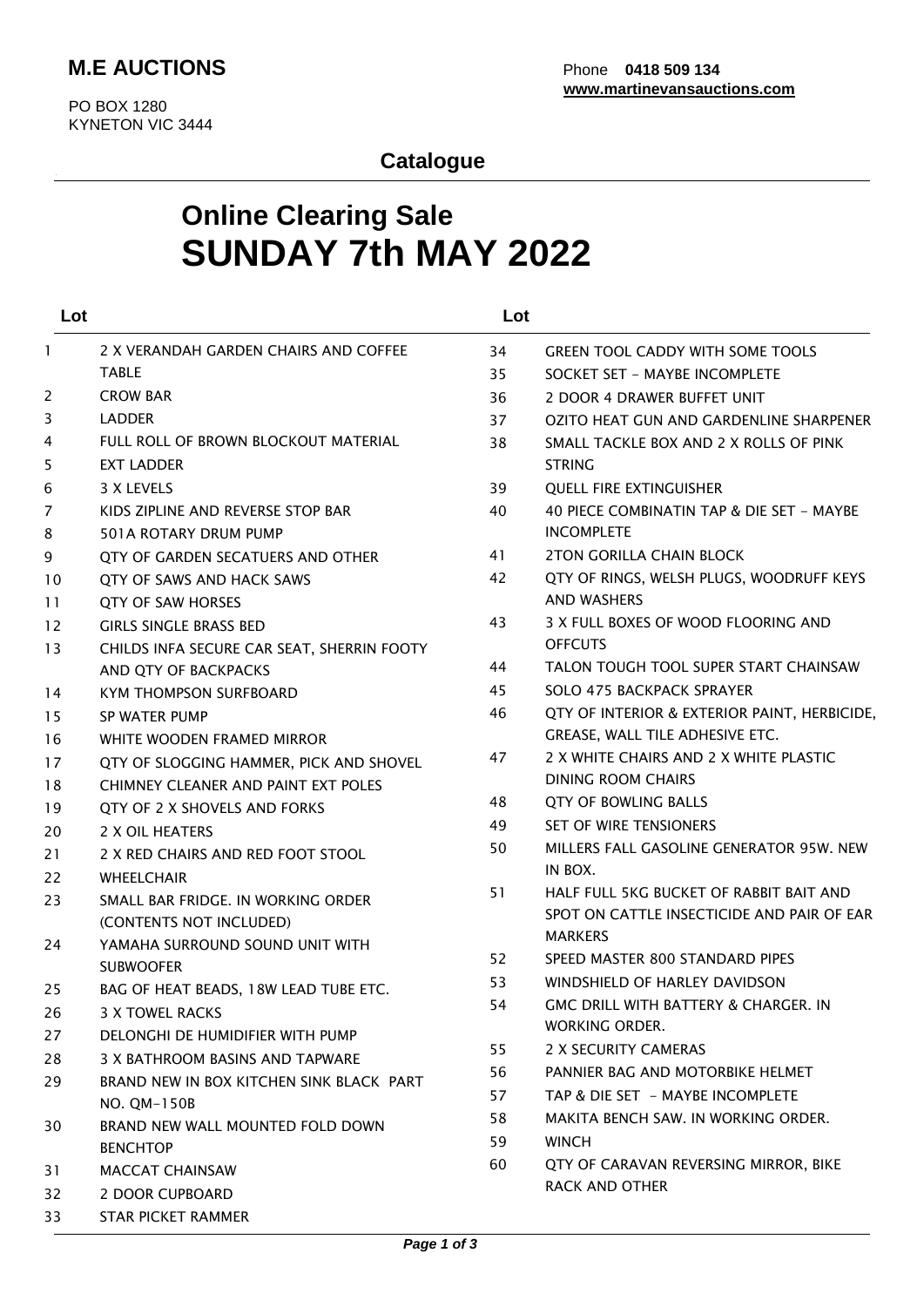| Lot |                                           | Lot  |                                            |
|-----|-------------------------------------------|------|--------------------------------------------|
| 61  | 3 DRAWER FILING CABINET AND GMC 850W      | 101  | 2 X HANGING WINE GLASS RACKS, FRAMED PRINT |
|     | <b>GENERATOR. IN WORKING ORDER.</b>       |      | AND OTY OF WHITE PHOTO FRAMES              |
| 62  | 1975 KAWASAKI MOTORBIKE 125.              | 102  | <b>ROUND MIRROR</b>                        |
|     | 149,076KLMS. WAS COMPLETE AND GOING.      | 103  | LARGE TAP & DIE SET - MAYBE INCOMPLETE     |
|     | PULLED ALL CHROME OFF FOR RESTORING. ALL  | 104  | QTY OF AXE HEADS AND SLOGGING HAMMER       |
|     | PARTS AVAILABLE. NO REG NO RWC. AS IS     |      | <b>HEADS</b>                               |
|     | WHERE IS.                                 | 105  | OLD MYER DELUXE SEWING MACHINE             |
| 63  | 2 X WHITE BAR STOOLS                      | 106  | QTY OF SOLDERING IRONS AND SOLDER          |
| 64  | <b>CABLE REEL</b>                         | 107  | 3 X OUTDOOR GARDEN LIGHTS                  |
| 65  | <b>ARLEC HEATER ELEC</b>                  | 108  | <b>LARGE DAWN VICE</b>                     |
| 66  | CRATE OF FENCING PRODUCTS, INSULATORS,    | 109  | WORKBENCH APPROX. 3700 X 700 X 850H (VICE  |
|     | <b>HOOK NAILS ETC.</b>                    |      | NOT INCLUDED) (PURCHASER TO REMOVE - WILL  |
| 67  | VICTA VAC 500. IN WORKING ORDER.          |      | NEED HELP TO LIFT)                         |
| 68  | ONGA WATER PUMP                           | 110  | 2 X SMALL AXES                             |
| 69  | HEAVY DUTY DRILL PRESS. IN WORKING ORDER. | 111  | <b>QTY OF THREADERS</b>                    |
| 70  | OTY OF GREY WATER DIVERTER HOSES          | 112  | DEMAGNISER ENGINE PARTS                    |
| 71  | BEDFRAME AND AIR MATTRESS                 | 113  | OTY OF ALLEN KEYS                          |
| 72  | GMC 2400W DROP SAW AND BENCH. IN          | 114  | 2 X SOCKET SETS - MAYBE INCOMPLETE AND SET |
|     | WORKING ORDER.                            |      | OF DRAWER WITH SOCKETS                     |
| 73  | QTY OF ELEC FENCE STAND-OFFS              | 115  | SMALL PORTABLE ANVIL                       |
| 74  | <b>STAR PICKET RAMMER</b>                 | 116  | WOODWORKING PLANE AND OLD TOOL             |
| 75  | BOOGIE BOARD, WATER BOARD AND FLIPPERS    | 117  | QTY OF OLD TOOLS                           |
| 76  | <b>SCD AIR COMPRESSOR</b>                 | 118  | DAWN VICE (PURCHASER TO REMOVE)            |
| 77  | QTY OF TILES AND TILE CUTTER              | 119  | QTY OF STAPLES, EYE BOLTS, BRACKETS,       |
| 78  | PART ROLLS OF WEED MAT                    |      | <b>COMBINATION CHAIN LOCK ETC.</b>         |
| 79  | QTY OF CAR JACKS                          | 120  | Vacant                                     |
| 80  | <b>QTY OF HORNS</b>                       | 121  | QTY OF ROUND SLINGS                        |
| 81  | AMMO BOX                                  | 122  | QTY OF BULLET HEAD NAILS, FLAT HEAD NAILS, |
| 82  | MULTI METER AND TUNE UP ANALYSER          |      | <b>SCREWS ETC.</b>                         |
| 83  | <b>FENCE MASTER</b>                       | 123  | OXY KIT                                    |
| 84  | RP70 MODELLING GUITAR PROCESSOR           | 124  | <b>QTY OF CAR JACKS</b>                    |
| 85  | 2 X MEAT GRINDERS                         | 125  | WHEELBARROW AND POST HOLE DIGGER AND       |
| 86  | <b>BOSCH CIRCULAR SAW</b>                 |      | PITCH FORK                                 |
| 87  | <b>STAR PICKET PULLER</b>                 | 126  | QTY OF HORSE GIRTHS, SADDLE PADS, FLY NET  |
| 88  | 2 DOOR 2 DRAWER BUFFET UNIT               |      | AND BRUSHES                                |
| 89  | 2 WHEEL TROLLEY                           | 127  | CONTAINER OF D-SHACKLES AND SWIVEL F&F     |
| 90  | JUDD CT STREET SIGN AND 2 X RABBIT TRAPS  |      | <b>FORGED</b>                              |
| 91  | CANON SHELL AND OTHER TIN                 | 128  | QTY OF SCRAP METAL                         |
| 92  | LARGE PAIR OF BOLT CUTTERS                | 129  | <b>CONTAINER OF OLD FILES</b>              |
| 93  | PORTABLE ELEC FENCE SYSTEM AND CURRENT    | 130  | UNDERMOUNT SINK - BRAND NEW IN BOX WITH    |
|     | <b>METER</b>                              |      | CHOPPING BOARD AND S/STEEL COVER.          |
| 94  | TIMBER PLANT STAND                        | 130A | SMALL TOW-ALONG 4X5 TRAILER. NO REG NO     |
| 95  | LARGE SOCKET SET - MAYBE INCOMPLETE       |      | RWC. AS IS WHERE IS.                       |
| 96  | AEG ANGLE GRINDER                         | 131  | 3 X CONTAINERS OF SPANNERS                 |
| 97  | 6 X NEW PACKS OF LEAD HOOK UV NON-        | 132  | CONTAINER OF SCREW DRIVERS AND HAMMERS     |
|     | <b>CONDUCTIVE AND O-RING KIT</b>          | 133  | WHEELBARROW WITH SOME GARDENING TOOLS      |
| 98  | CROW BAR AND 2 X STOP SLOW SIGNS          | 134  | HUSTLER HYDRAULIC COMPONENT                |
| 99  | RED TOOLBOX WITH SOME TOOLS               | 135  | QTY OF TRAILER BRAKES, 12V BATTERY         |
| 100 | 40CM PEDESTAL FAN IN BOX AND CHOCOLATE    |      | CHARGER AND PIGEON HOLE CONTAINER WITH     |
|     | FOUNTAIN AND BAG SEALER                   |      | SOME SCREWS, NUTS, BOLTS ETC.              |